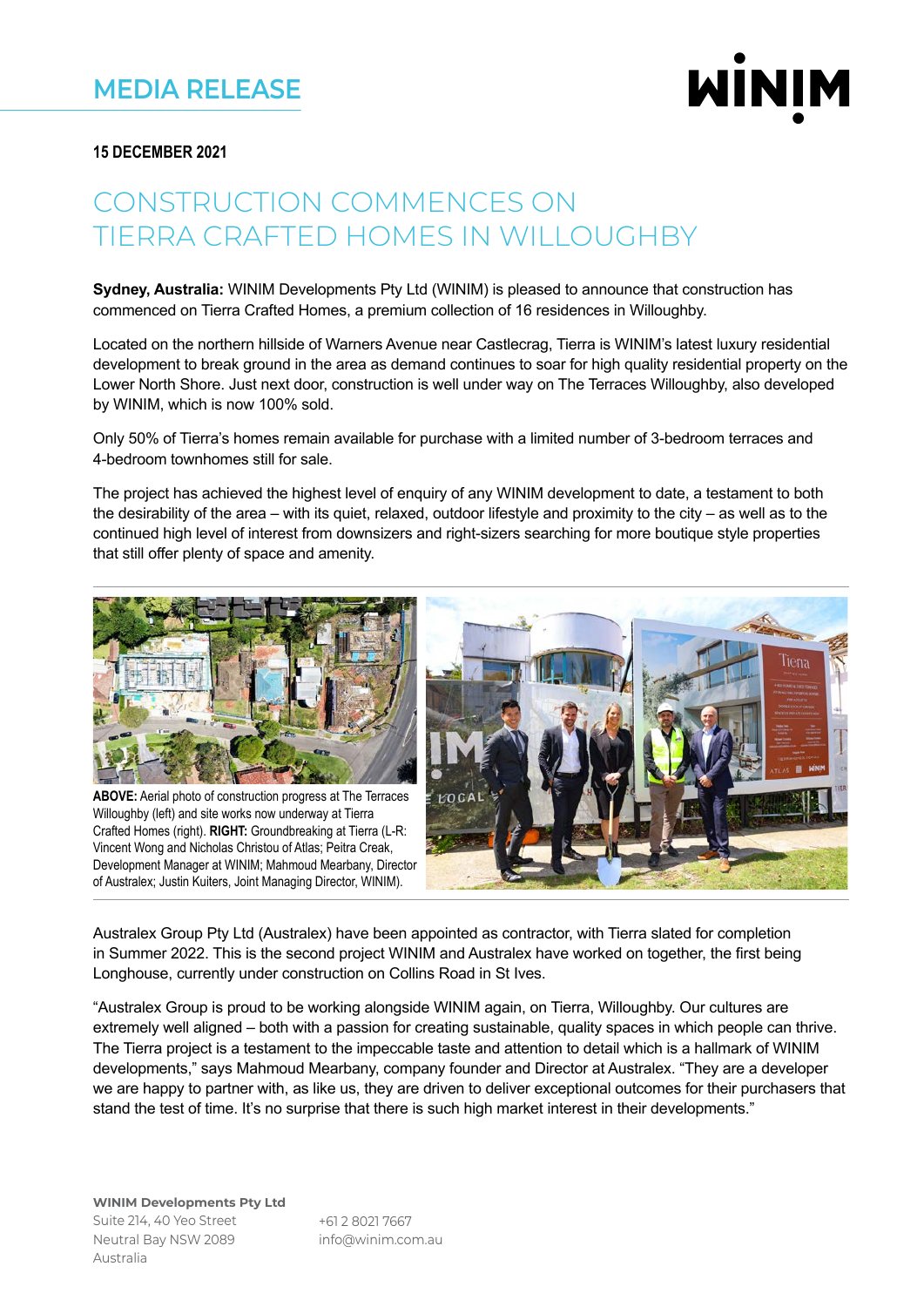### **MEDIA RELEASE**



"As locals, we are committed to adding enduring value to Sydney's North Shore and passionate about building the heritage of the future with homes that we would be proud to live in ourselves," says Justin Kuiters, Managing Director at WINIM. "We are excited to have Australex on board as the builder for Tierra. We value long term relationships with all the builders and consultants we partner with, and as with all our teams, Australex are known for quality and have a strong track record. We are looking forward to working with them again on Tierra and delivering a terrific end result that reflects the attention to detail that has gone into the design."

Meticulously designed by renowned architects Rothelowman, Tierra features designer oversized kitchens with premium appliances, direct internal access to double lock up garages, high ceilings, abundant access to natural light, tree-lined vistas and spacious private courtyards. Many of the homes include private lifts as well as large multipurpose rooms perfect for a home gym, theatre, office, rumpus room or additional storage or living space.

More details on the development can be found at **tierrahomes.com.au**.

Tierra is being marketed by Michael Coombs, Nicholas Christou and Vincent Wong of Atlas by LJ Hooker.



+61 2 8021 7667 info@winim.com.au